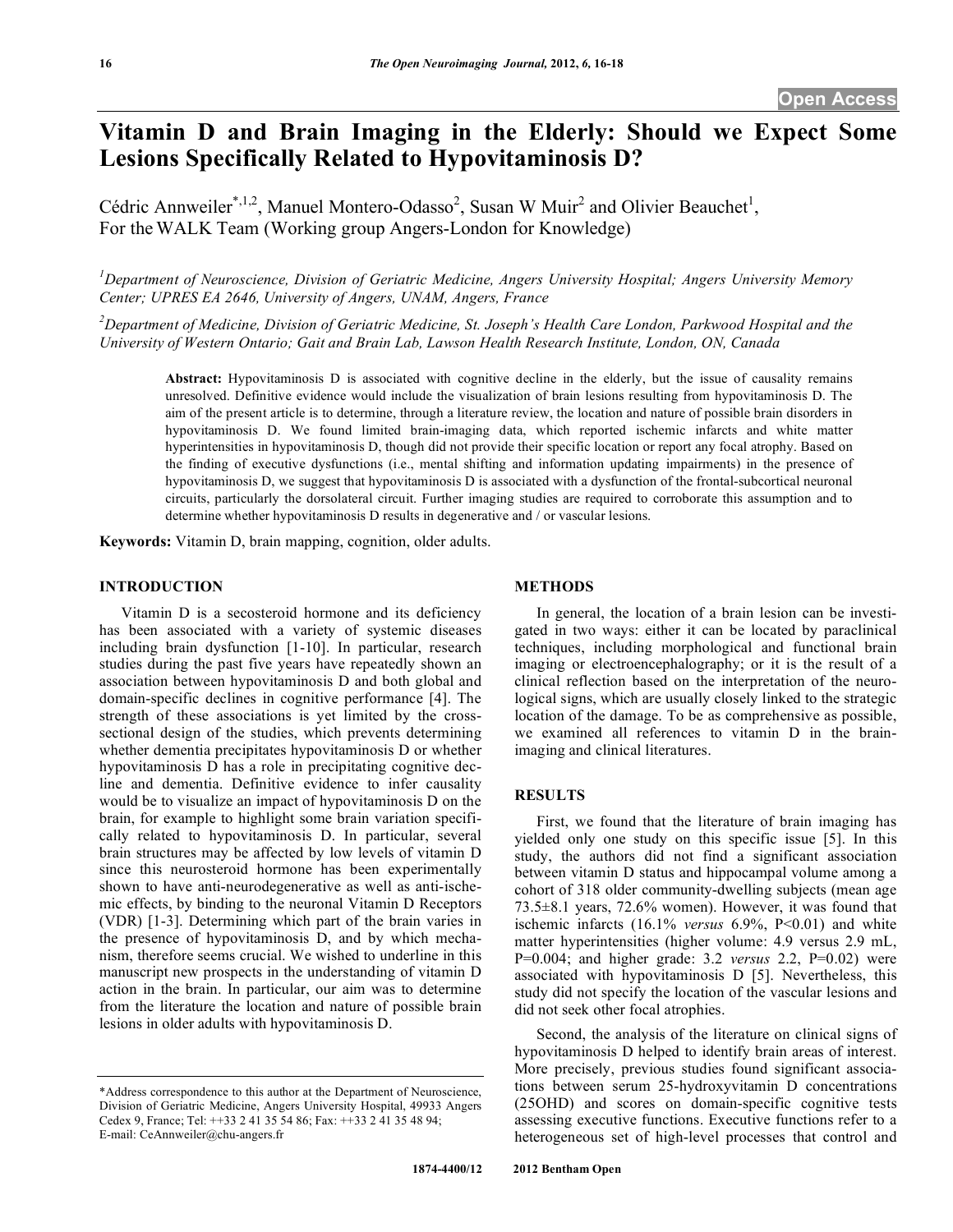regulate other abilities and behaviours [11]. More precisely, executive functions can be grouped into three specific areas: mental shifting (i.e., the ability to move from one cognitive operation to another), cognitive inhibition (i.e., the ability to inhibit an automatic response), and information updating (i.e., updating information in working memory) [11]. Each subdomain of executive functions can be tested separately with specific psychometric measures, and a possible link between vitamin D level and each sub-test score can be explored. In particular, Buell *et al.,* [7] found among 1,080 older adults (75 years; 76% female) that serum 25OHD concentration was associated with better mental shifting performance illustrated by lower score on the part B of the Trail Making Test (TMT B) ( $\beta$ = -0.73 with P=0.02) after adjustment for age, gender, body mass index, education level, kidney function, level of physical activity, alcohol consumption, center and season tested. A longitudinal cohort study by Llewellyn *et al.,* [8] confirmed the link between vitamin D and mental shifting by showing among 858 adults aged 65 and older, followed over 6 years, the relative risk for significant decline in TMT B score was 1.31 [95% CI: 1.03- 1.51] among subjects initially deficient in vitamin D compared to those with a normal vitamin D status, even after adjustment for age, gender, education level, initial TMT B score, alcohol and tobacco consumption, depression, energy intake, rate of vitamin E, degree of mobility and season tested. Parallel, an association was also found between low levels of vitamin D and impaired updating performance assessed with a task of spatial working memory [9]. In this study, the authors examined 387 European aged 55 to 87 years (49.4% female). The results showed that the serum 25OHD concentration was inversely correlated with the total number of errors in the task  $(r=-0.174, P<0.003)$  [8]. In addition, subjects belonging to the highest tertile of 25OHD made fewer errors than those in the lowest tertile of 25OHD (P=0.04) [8]. Finally, Jorde *et al.,* [10] explored the association between vitamin D and cognitive inhibition using the Stroop test in 148 adults aged 62 years on average (46% female). In this study, the authors failed to find a significant association between serum 25OHD concentrations and the Stroop test score Parts 1 and 2 ( $\beta$ =0.12 with t=1.05) or Part 3 ( $\beta$ = -0.07 t= -0.68) after adjustment for age, gender, body mass index, education level, health status and serum parathyroid hormone concentration [9].

#### **DISCUSSION**

The identification of the impact of hypovitaminosis D on the brain through the use of imaging techniques has received little attention to date. The limited available data reported more ischemic infarcts and white matter hyperintensities in the presence of hypovitaminosis D, but did not provide the location of these vascular lesions and reported no focal atrophies. In contrast, a growing body of neuropsychological research has demonstrated impairments in executive functions, particularly in mental shifting and information updateing, among adults with hypovitaminosis D [7-10]. Since the expression of a neurological injury is directly related to its location, the detailed analysis of the neuropsychological signs observed in hypovitaminosis D should help to identify brain areas of interest to evaluate in future studies.

Anatomically, executive functions are primarily underpinned by the frontal lobes, but subcortical structures are also involved. At the cortical level, the prefrontal cortex is the structure devoted to executive functions and is the only cortical region capable of integrating memory and motivational, emotional and somatosensory information towards achieving a single action [12-14]. At the subcortical level, the caudate nucleus, the putamen, the pallidum, the nucleus accumbens and the thalamus are connected to the frontal cortex by three main frontal-subcortical neuronal circuits: the dorsolateral, orbitofrontal and anterior cingulate circuits. Because of the brain structures specifically involved in these circuits, each circuit is responsible for specific subdomains of executive functions [12-19]. In particular, the dorsolateral circuit - which is supplied by the middle cerebral artery - is involved in the selection of goal, planning, mental shifting, information updating, working memory, visual spatial memory and self-activation [12,14-16], while the orbitofrontal circuit, vascularized by anterior and middle cerebral arteries, is involved in social behavior and cognitive inhibition [12,17,18]. Finally, the anterior cingulate circuit - supplied by the anterior cerebral artery - is involved in error correction, behavior monitoring and cognitive inhibition [12,14, 19]. Any lesion in these frontal-subcortical circuits, independent of its level (i.e. cortical or sub-cortical) or nature (i.e., atrophy or vascular), may result in domain-specific executive dysfunctions  $[12-19]$ . As a consequence, the finding of executive dysfunctions primarily characterized by impairements of mental shifting and information updating in hypovitaminosis D [7-10] makes us suggest that hypovitaminosis D could be associated with a dysfunction of the frontal-subcortical neuronal circuits, particularly the dorsolateral circuit. Underlying lesions would be either degenerative with cortical and / or subcortical atrophies in the circuit, or ischemia that would preferentially affect the vascular territory of the middle cerebral artery. Further imaging studies are therefore needed to corroborate these hypotheses, to determine whether the dorsolateral circuit is specifically altered in the case of hypovitaminosis D, and whether hypovitaminosis D may contribute to degenerative or vascular lesions.

Such a finding would help to better understand the involvement of vitamin D in the course of dementia, and would also provide an additional rationale for prescribing vitamin D supplementation among adults with hypovitaminosis D.

#### **ACKNOWLEDGEMENT**

### **Authors' Contribution**

- Annweiler takes responsibility for the integrity of the work as a whole, from inception to published article.
- All authors meet all of the following criteria: (1) contributing to the conception and design, or analyzing and interpreting data; (2) drafting the article or revising it critically for important intellectual content; and (3) approving the final version to be published.

### **Sponsor's Role**

CA is supported by a grant from the Canadian Institutes for Health and Research - Institute of Aging